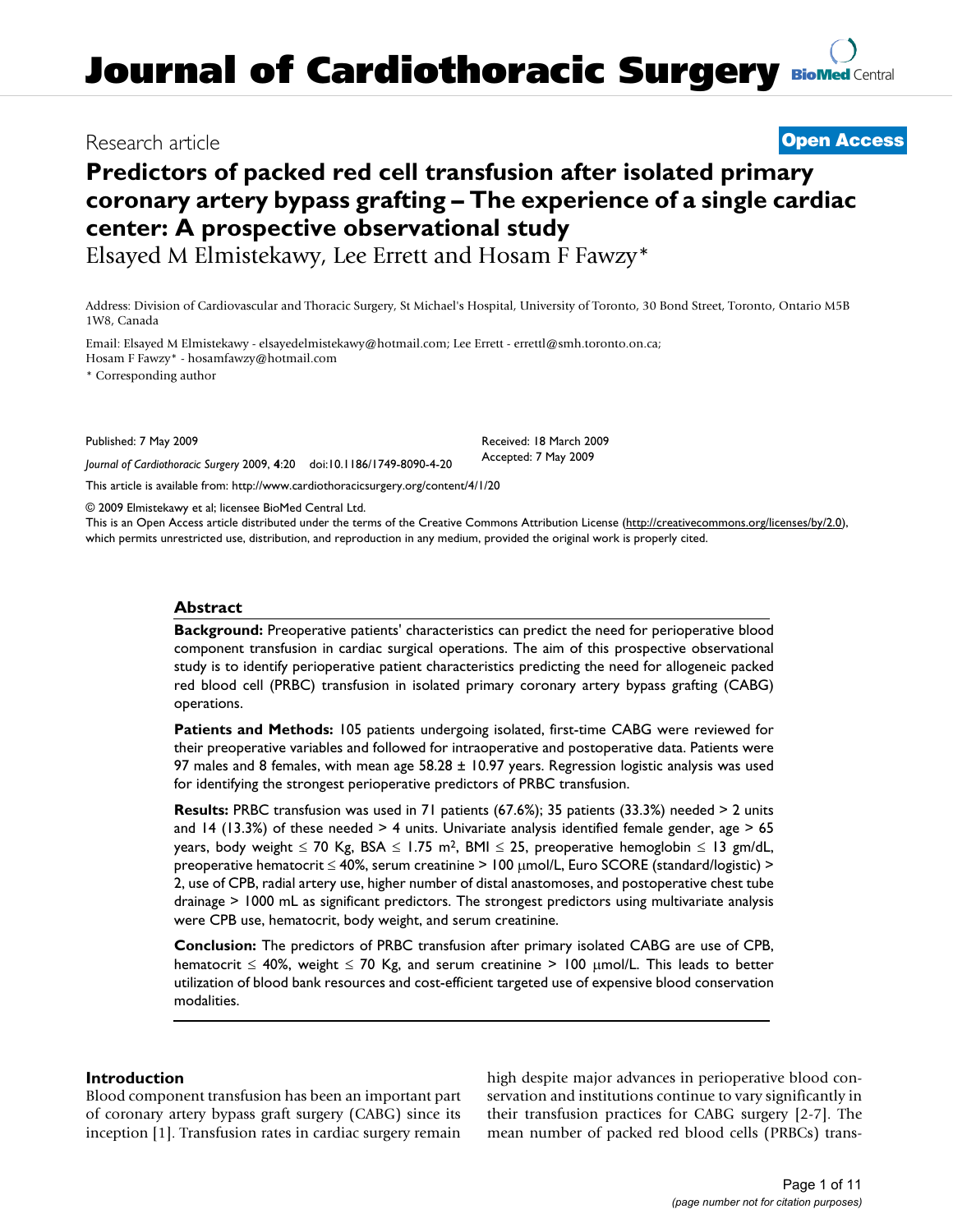fused in CABG ranges from 0 to 6.3 units per patient, and the frequency of transfusion ranges from 16% to 100% [1]. The National Blood Service for England issues approximately 2.2 million units of blood a year, of which 10% are used in cardiac surgical units [8,9]. Nearly 20% of all blood transfusions in the United States are associated with cardiac surgery [7,10].

In the early days of CABG, almost all patients received blood components or whole blood. However, despite current reductions in transfusion requirements for patients undergoing CABG, many patients continue to require transfusion [1]. Not all patients are at the same risk for transfusion requirement. Some patient variables can be used to predict the risk for perioperative transfusion [11].

Although often life-saving, blood transfusions are associated with significant risk to the patient and escalating costs to the blood bank system and hospital [12]. The risks associated with the use of allogeneic blood product transfusion include ABO/Rh incompatibility, sepsis, febrile reactions, immunosuppression, and viral transmission [10,13]. Transmission of hepatitis B and C and HIV by transfusion occurs in 1 in 300 000 cases, despite screening programs. Non-fatal but serious transfusion errors occur in 1 in 16 000 transfusions [14]. Blood transfusions have been linked to increased morbidity and mortality [15]. Homologous transfusions are immunosuppressive and associated with a higher risk of postoperative infection [16]. In addition, blood transfusion during or after coronary artery bypass operations were associated with increased length of intensive care unit and hospital stay [17]and long-term mortality [15,17,18]. Moreover, stored red cells undergo progressive structural and functional changes over time. In cardiac surgical patients, transfusion of red cells that had been stored for more than 2 weeks was associated with a significantly increased risk of postoperative complications as well as reduced short-term and long-term survival [19]. This is maybe explained by the fact that transfusion of old blood causing microvascular obstruction secondary to free cell fragments and strong proinflammatory effect [20,21]. Stored blood contains extracellular bioactive substances: Plasminogen Activator Inhibitor-1 (PAI-1) and IL-1beta which increase with the duration of blood storage [22]. Additionally, blood transfusion is a costly transplantation of tissue that may endanger the health of the recipient [23].

A number of pharmacologic and non-pharmacologic (mechanical) methods for reducing transfusion requirements are currently used [1]. Pharmacologic products to decrease blood use include 1-deamino-8-D-arginine vasopressin (DDAVP), tranexamic acid, epsilon-aminocaproic acid, and aprotinin [13]. The foremost mechanical methods of perioperative conservation of red blood cells are autologous blood donation, acute perioperative normovolemic hemodilution and intraoperative blood salvage [9,24,25]. The adoption of available blood conservation techniques, either alone or in combination, in patients undergoing cardiac surgery, could result in an estimated 75% reduction of unnecessary transfusions [7]. Both pharmacological and mechanical blood conservation methods have cost implications [9]. Preoperative identification of those at high risk for blood transfusion will allow for the use of cost-effective blood conservation modalities [11,26].

The aim of this prospective observational study is to identify preoperative (demographic, clinical, laboratory), intraoperative and postoperative patient characteristics predicting the need for allogeneic packed red blood cell (PRBC) transfusion in isolated, primary coronary artery bypass grafting in our local cardiac surgical service.

## **Patients and methods**

#### *Patient Population*

After hospital's ethics committee approval, this prospective observational study included all patients who underwent first-time isolated coronary artery bypass grafting at North West Armed Forces Hospital, Tabuk, Saudi Arabia, during the period from May 2003 to April 2005 ( $n = 105$ ). Patients were reviewed for their preoperative demographic, clinical (surrogate coronary artery disease severity and co morbidity) and laboratory variables and then followed till discharge to record their intraoperative data and postoperative outcomes.

All the patients included in the study were managed according to the hospital's current policies regarding preoperative preparation, intraoperative surgical and anesthetic management, and postoperative care.

#### *Surgical Technique*

All the patients included in this study were operated upon by one surgical team. Operations were done either onpump or off-pump. Routinely, left internal mammary artery was used as in-situ pedicled graft for the left anterior descending coronary artery. Arterial conduits (right internal mammary artery and radial artery conduit) were used whenever possible according to patient's characteristics and saphenous vein grafts were used for completion of revascularization.

#### *Preoperative Preparation*

All cardiac medications were continued till the day of surgery except for antiplatelet drugs which were stopped 5 days prior to surgery in elective patients except when the expected risk of acute coronary events was higher than risk of bleeding. Risk stratification of patients was done by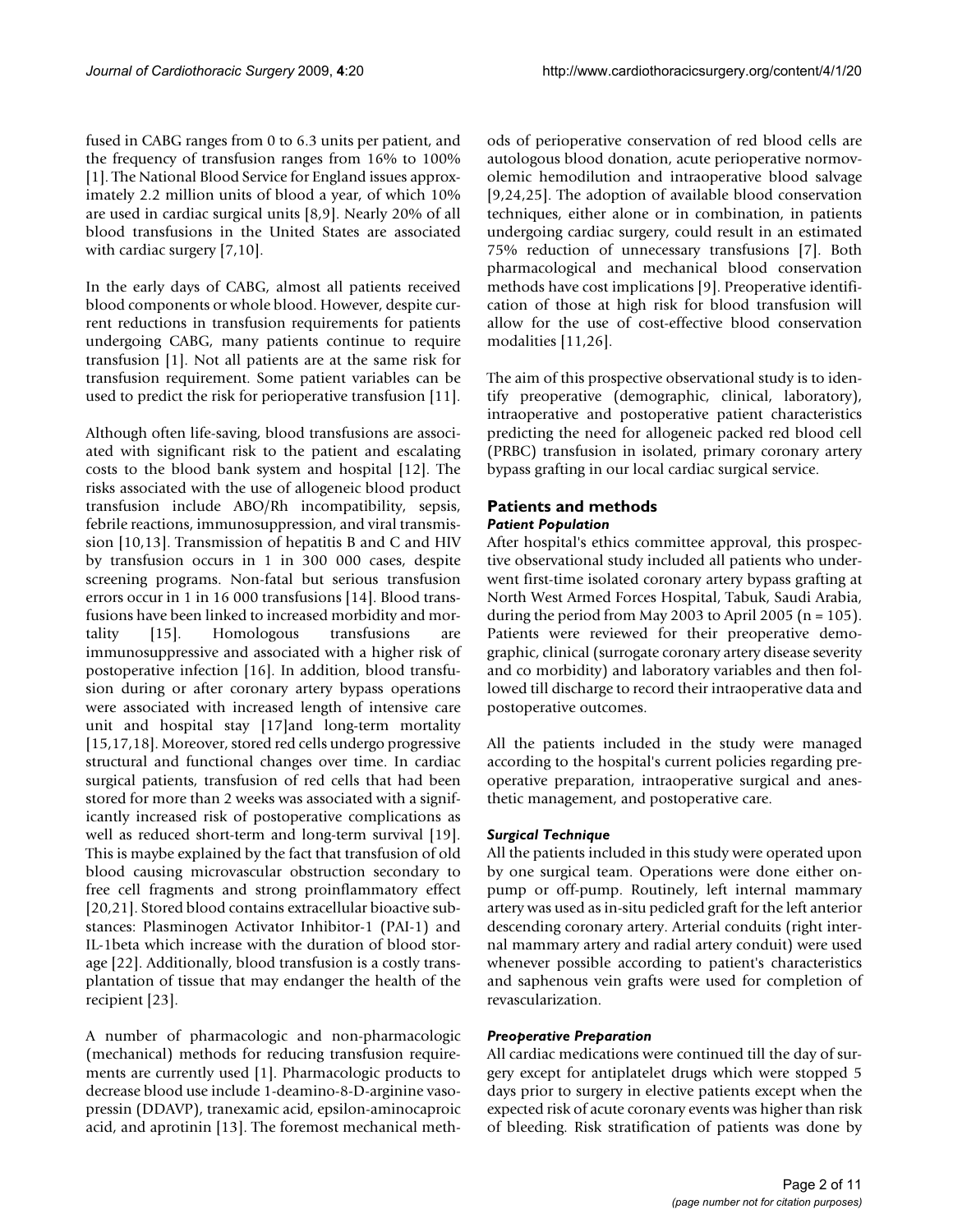means of Euro SCORE (standard/logistic). In the current study, emergency CABG was defined as surgical intervention indicated within 72 hours from coronary angiographic diagnosis or acute coronary event to prevent death or major morbidities.

#### *Anesthetic Technique*

Anesthetic technique was standardized in all patients. Patients were premedicated with midazolam 7.5 mg orally the night before surgery and morphine 10 mg intramuscularly 30 minutes before sending the patient to theater. Anesthesia was induced with midazolam 0.05 – 0.1 mg/kg, fentanyl  $5 - 10 \mu g/kg$ , and propofol  $1 - 2 \mu g$ kg. Pancuronium 0.15 mg/kg was used to facilitate endotracheal intubation and mechanical ventilation. Patients were mechanically ventilated to keep  $ECO<sub>2</sub>$ between 30 – 35 mmHg. Anesthesia was maintained with sevoflurane  $1 - 1.5$  MAC and N<sub>2</sub>O 50% in oxygen. Fentanyl and pancuronium supplements were administered as required.

#### *Conventional On-pump CABG*

On-pump CABG operations were done via median sternotomy. After Heparin was given in a dose of 300 IU/kg to reach target activated clotting time  $\geq$  480 seconds, cardiopulmonary bypass (CPB) was established. Moderate hypothermia (28 – 32°C) was used throughout CPB. The prime volume of the circuit consisted of 1,500 mL of Plasmalyte-A and 25 gm of mannitol. Blood was added to keep hematocrit (Hct) on the CPB around 20 – 22%. Cold antegrade multidose blood cardioplegia (Modified St. Thomas cardioplegic solution) was used to induce and maintain diastolic cardiac arrest. Mean arterial blood pressure was kept at 50 – 70 mmHg. After the conclusion of all anastomoses and termination of CPB, intravenous protamine was used to neutralize circulating heparin.

#### *Off- pump CABG*

Off-pump patients were operated upon through median sternotomy. After harvesting conduits and making pericardial sling, heparin 150 IU/kg was administered, and supplemental doses were added, as needed, to maintain activated clotting time (ACT) between 200 – 250 seconds. Different Maneuvers have been used to help exposure of the target vessels like Medtronic Octopus III, Starfish Repositioner, deep pericardial stitch and Intracoronary shunts. After completing of the anastomoses, the total dose of heparin was reversed with protamine (1:1 ratio).

#### *ICU Management*

Patients were transferred to ICU intubated and were mechanically ventilated until they were ready for weaning. Monitoring, sedation, analgesia, and inotropic and vasoactive drug administration were managed according to ICU protocols.

#### *Blood Conservation Techniques*

For on-pump operations, moderate hemodilution was used during CPB. All blood remaining in the circuit of CPB was retransfused to the patient at the end of the procedure. In off-pump cases, cell saver (Brat 2 Autologous Blood Recovery System, Cobe Cardiovascular, Inc., Arvada, CO, USA) was routinely used except for cases that needed only one anastomosis (LIMA-to-LAD grafting). No prophylactic antifibrinolytic medications were used during the entire period of the study.

#### *Transfusion Guidelines*

Blood was transfused during CPB if hematocrit value was less than 20% and/or hemoglobin was less than 7 gm. Postoperatively, blood transfusion was started if hemoglobin was less than 8 gm and/or hematocrit was less than 25% according to the departmental protocol unless the patient was showing signs of hemodynamic instability or ongoing bleeding. Usually two units of packed RBCs were used in a single transfusion setting.

#### *Study Design*

The study endpoint was packed red blood cell (PRBC) transfusion. Data were reported both categorically (i.e. whether PRBCs were used or not) and quantitatively (number of units transfused). Clinical events such as reexploration for bleeding, morbidity and mortality were reported. Multivariate logistic regression models were built to assess the predictors of packed red blood cell transfusion. The transfusion of fresh frozen plasma and platelets was not included in this analysis.

#### *Statistical Methods*

SPSS for Windows, Release 7.5.1, statistical package (SPSS, Inc., Chicago, IL, USA) was used for statistical analysis. Patients' preoperative, intraoperative and postoperative variables and PRBC transfusion data were presented as mean  $\pm$  SD or number (%) as appropriate. Student's ttest or Mann-Whitney U test were used to compare numerical variables and Pearson chi-square test, Yates' correction, or Fisher's exact test were used to compare ordinal variables between transfused and non-transfused patient population. Then, logistic regression analysis was performed to select the best predictors of PRBC transfusion. Univariate analysis was done first to detect significant predictors, followed by multivariate regression analysis models. Continuous variables were analyzed twice, first as continuous and then as dichotomous variables. Cut points were derived from mean, median, high or low normal, or previously defined values. A P value < 0.05 was considered significant.

#### **Results**

This prospective observational study comprised 105 patients presenting for primary isolated coronary artery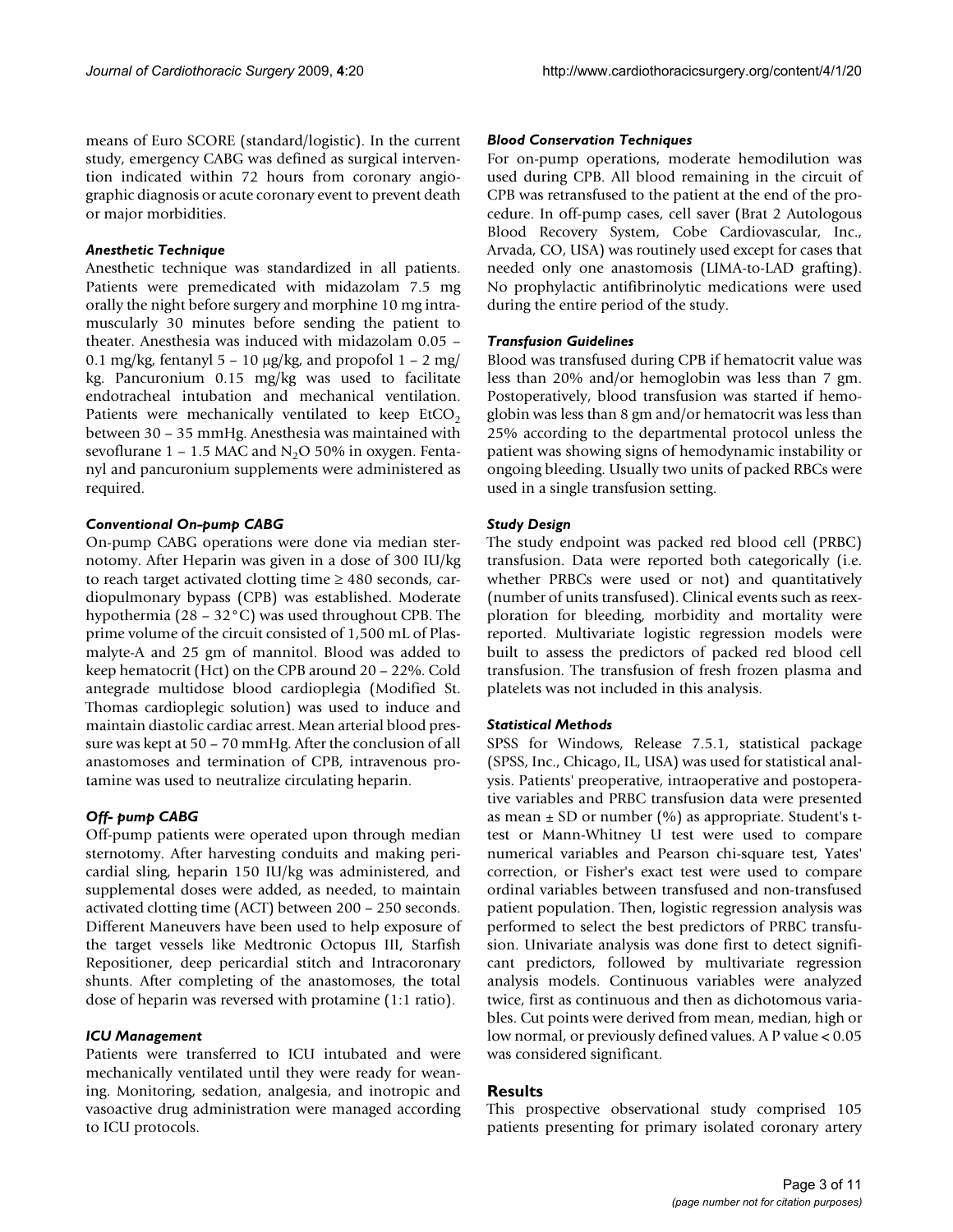bypass grafting. Patient population consisted of 97 males (92.4%) and 8 females (7.6%), with mean age 58.28  $\pm$ 10.97 (range, 31 – 90) years. CABG operations were either elective (82 patients, 78.1%) or emergency (23 patients, 21.9%). On-pump operations were 48 (45.7%) and the remaining 57 (54.3%) were done off-pump. The number of distal anastomoses ranged from 1 – 5, with a mean of  $3.02 \pm 0.88$ . In patients who underwent on-pump CABG, mean CPB time was  $99.53 \pm 24.13$  minutes and mean aortic cross-clamp time was  $62.85 \pm 21.06$  minutes.

Of the 105 patients included, packed red blood cell (PRBC) transfusion was utilized in 71 patients (67.6%). Thirty-five patients (33.3%) received more than 2 units of PRBCs; of these, 14 patients (13.3%) received more than 4 units. A total of 227 units of PRBCs were used, with a mean of  $2.16 \pm 2.25$  units per patient. The mean number PRBC units received was  $1.21 \pm 1.58$  in off-pump patients and  $3.27 \pm 2.45$  in on-pump patients (P = 0.026) (figure 1).

All the eight female patients included in the study (8/8, 100%) received PRBC transfusion compared with 63 male patients (63/97, 64.9%). Patients who received PRBC transfusions had significantly older age and lower body weight, body surface area (BSA), body mass index (BMI), and preoperative hemoglobin (Hb) and hematocrit (Hct). Transfused and non-transfused patient populations didn't differ significantly as regards height, platelet count, Prothrombin time (PT), Partial Thromboplastin time (PTT), serum creatinine, and serum albumin. Associated co morbidity percentages were comparable in transfused and non-transfused groups, including current smoking, diabetes mellitus, hypertension, cerebrovascular disease, chronic obstructive pulmonary disease, and peripheral vascular disease.

Also, transfused patients had significantly higher Euro SCORE (logistic and standard) compared with non-transfused patients. Left ventricular ejection fraction (LVEF) was comparable in transfused and non-transfused patients. Number of patients who were receiving heparin in the preoperative period and those in whom antiplatelet therapy was continued in the last 5 preoperative days were comparable in transfused and non-transfused populations. Surgical intervention was elective in 76.1% (54/71) and emergency in 23.9% (17/71) of transfused patients while in non-transfused patients surgery was elective in 82.4% (28/34) and emergency in 17.6% (6/34) (P = 0.47). CPB was used in 57.7% (41/71) of transfused patients and in only 20.6% (7/34) of non-transfused patients ( $P = 0.0003$ ). Patients who received perioperative PRBC transfusions had more distal anastomoses than patients who were not transfused  $(3.14 \pm 0.88 \text{ vs. } 2.76 \pm 1.0 \text{ s})$ 0.82, respectively,  $P = 0.04$ ). Use of variable types of conduits for grafting was comparable in transfused and nontransfused patients, except for the radial artery (used in 74.6% of transfused and 50% of non-transfused patients,  $P = 0.01$ ). In on-pump patients, CPB time and aortic cross



#### **Figure 1**

**Packed red blood cell transfusion data**. Of the 105 patients included, packed red blood cell (PRBC) transfusion was utilized in 71 patients (67.6%). Thirty-five patients (33.3%) received more than 2 units of PRBC; of these, 14 patients (13.3%) received more than 4 units.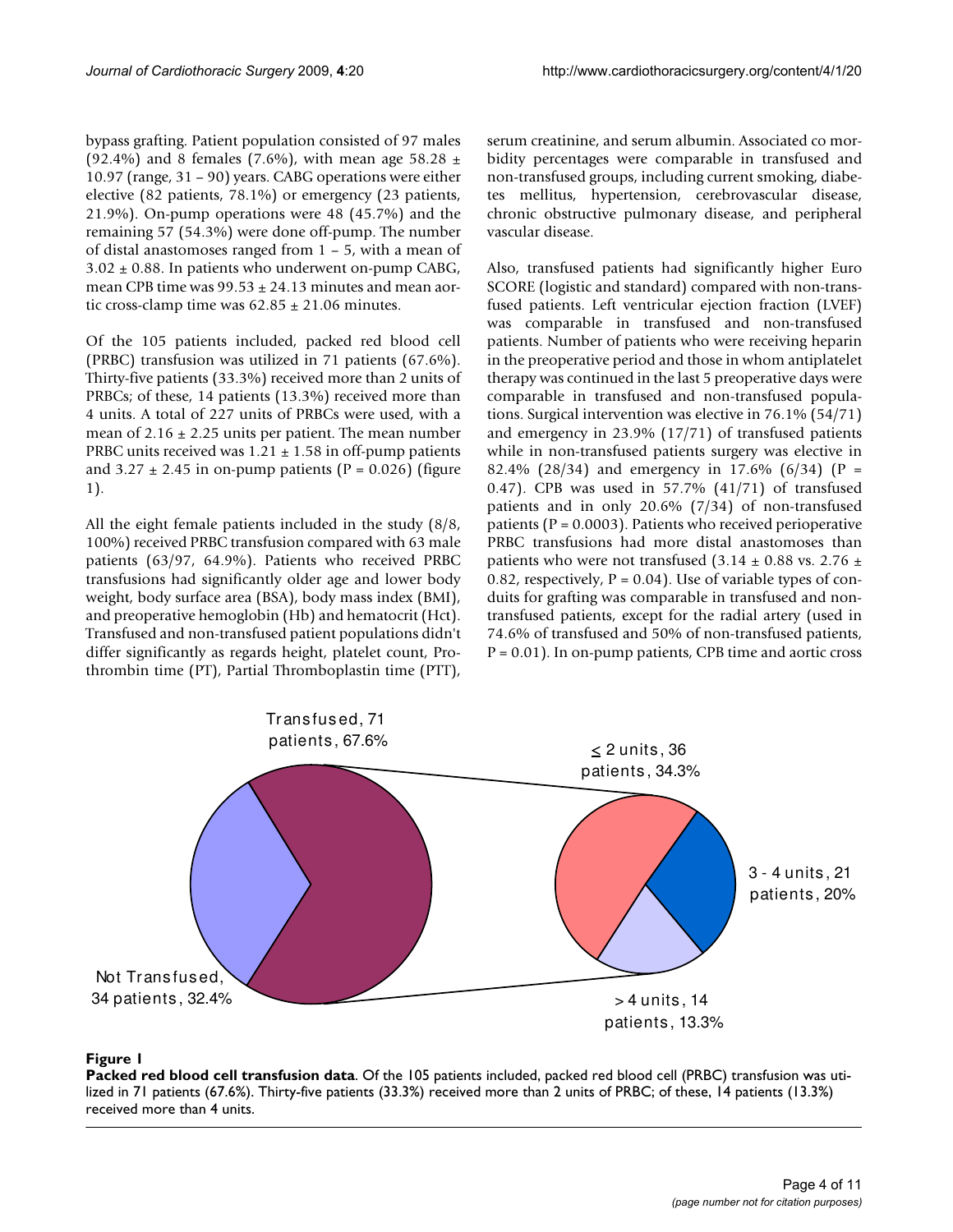clamp time showed no significant differences between transfused and non-transfusion patients.

Postoperatively, patients who received PRBC transfusions had significantly higher chest tube drainage than those who were not transfused  $(1005 \pm 727 \text{ vs. } 632 \pm 207 \text{ mL})$ . PRBC transfusion was significantly associated with prolonged intubation time and hospital stay, but not Cardiac Surgical Unit (CSU) stay. Perioperative myocardial infarction, neurologic dysfunction, pneumonia, wound infection, and mediastinitis didn't show a significant association with transfusion. In-hospital mortality was recorded in 4 patients (3.8%), all of them received PRBC transfusion ( $P > 0.05$ ).

Using derived cut points, transfused patient population, compared to non-transfused, included significantly more patients > 65 years old (33.8% vs. 14.7%), ≤ 70 kg body weight (60.6% vs. 23.5%),  $\leq$  1.75 m<sup>2</sup> BSA (60.6% vs. 35.3%),  $\leq$  25 BMI (43.7% vs. 11.8%),  $\leq$  13 gm/dL Hb  $(43.7\% \text{ vs. } 23.5\%), \leq 40\% \text{ Hct } (59.2\% \text{ vs. } 29.4\%), > 100$ μmol/L creatinine (38% vs. 11.8%), > 2 Euro Score (standard, 57.7% vs. 32.4%; logistic, 53.5% vs. 32.4%), ≥ 1000 mL postoperative chest tube drainage (35.2% vs. 5.9%).

Table 1. Is showing pre-operative patients' characteristics, operative surgical data and post-operative outcome data. Univariate analysis showed that significant preoperative predictors of perioperative PRBC transfusion were: female gender, age > 65 years, body weight  $\leq$  70 Kg, BSA  $\leq$  1.75 m<sup>2</sup>, BMI  $\leq$  25, preoperative hemoglobin  $\leq$  13 gm/L, hematocrit  $\leq 40$ , serum creatinine > 100 µmol/L, and Euro SCORE (logistic/standard) > 2. Significant intraoperative and postoperative predictors were use of cardiopulmonary bypass, higher number of distal anastomoses, radial artery use, and postoperative chest tube drainage > 1000 mL.

By multivariate regression analysis, the strongest predictors of blood transfusion were the use of CPB  $(P =$ 0.0001), preoperative hematocrit  $\leq 40$  (P = 0.002), body weight  $\leq$  70 kg (P = 0.01), and serum creatinine > 100 (P  $= 0.01$ ) (Table 2).

#### **Discussion**

The use of allogeneic blood transfusion after coronary artery surgery is still high despite published transfusion guidelines and costly blood conservation strategies [27,28]. Readily available patient variables can predict patients at risk for transfusion [29]. The classification of coronary artery bypass graft patients on the basis of attributes known preoperatively and by conduits used yields subsets of patients with distinctly different transfusion requirements and in-hospital outcomes [30].

Prediction models based on preoperative variables may facilitate blood component management and improve the efficiency of ordering blood before operations for patients undergoing CABG surgeries in order to assist blood banks in improving responsiveness to clinical needs [1,31].

Two patterns are usually prevailing for preoperative blood component stocking and preparation in cardiac surgical patients. One practice is the cross-matching of a large number (4 or more) of PRBC units that are usually – at least in part – not utilized, leading to wasting blood bank efforts and resources, including time, space, and reagents. The other is cross-matching a limited number of units (usually 2 units of PRBCs) and typing an extra 2 units to be cross-matched at need. This may lead to a blood bank emergency when a patient is in urgent need for blood component transfusion, putting a considerable stress and time load on the blood bank team. A model to predict patients at risk of requiring more than the standard number of blood components would alleviate plenty of blood bank stress, save time and resources, and allow better utilization of available space and blood resources [1].

Blood conservation has become one of the most important issues in cardiac surgery [29,32]. Some of blood conservation strategies are cost-efficient and simple to utilize and can be employed in nearly all cardiac surgical patients without adding further risk to the patient or effort to the operating room team, including non-hemic prime of cardiopulmonary bypass machine, salvage of blood from surgical field using cardiotomy suction, hemodilution during CPB, retransfusion of all contents of oxygenator at the end of CPB, and use of ultrafiltration and modified ultrafiltration during and after CPB. Use of other modalities, such as antifibrinolytic therapy, preoperative autologous blood donation, use of cell saving devices, and auto transfusion of shed mediastinal chest tube drainage is still limited owing to doubts about their effectiveness and inappropriateness for use in many patients [8,33-36]. In addition, the routine use of such expensive and sophisticated techniques in all cardiac surgical patients causes higher cost exceeding the benefit obtained. So, these strategies should be utilized more critically [37].

The use of predictors of allogeneic PRBC use in CABG patients allows for preoperative risk stratification and may allow for more rational resource allocation of costly blood conservation strategies [28]. Identifying high-risk patients for transfusion would alter perioperative patient management and allow the employment of a multimodality approach to blood conservation resulting in a lower transfusion rate at a reasonable cost-efficiency [38].

In our study, 67.6% (71 patients) of all patients undergoing primary isolated CABG operations either on pump or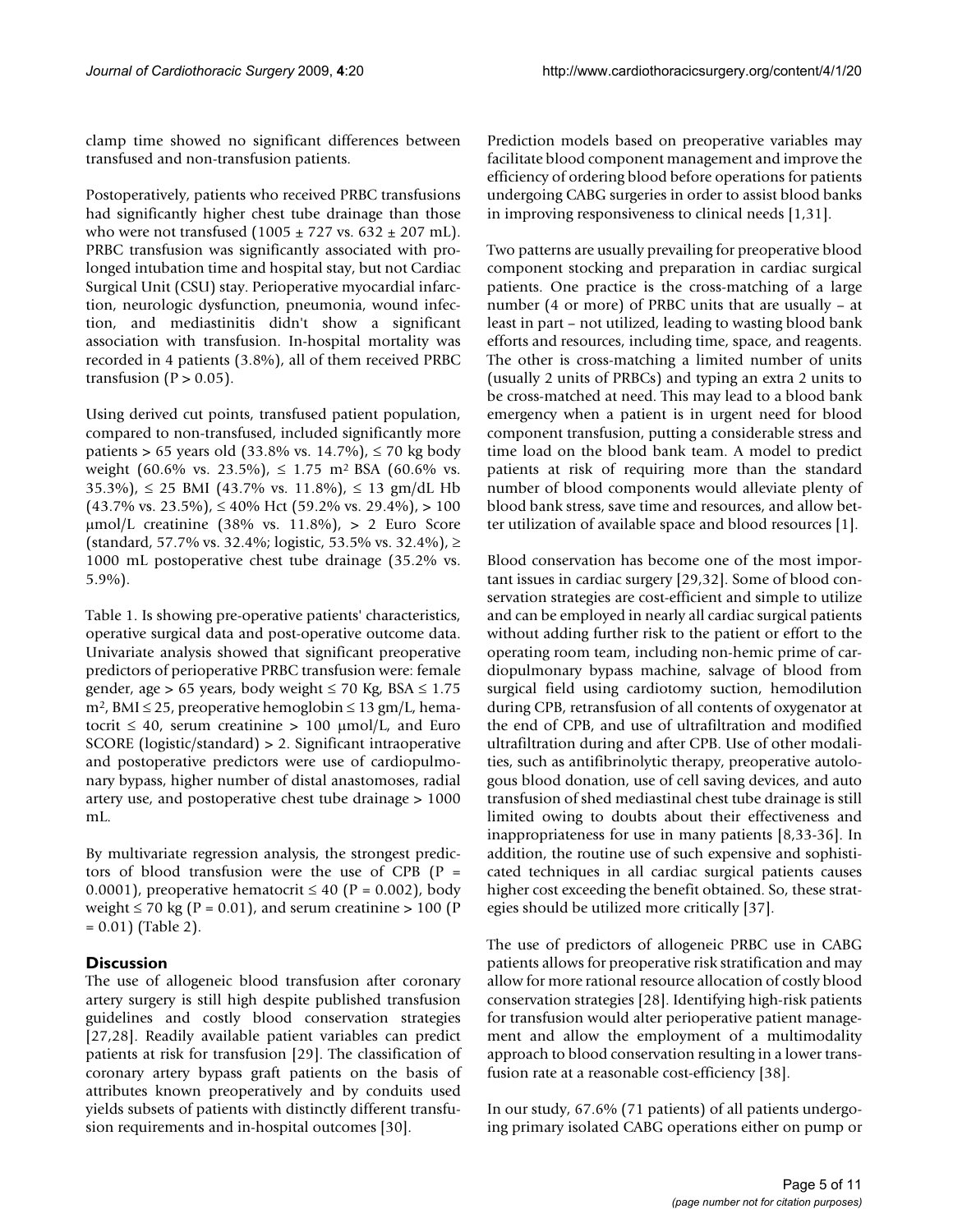| Variable                    |                 | <b>Total</b>          | <b>Transfusion</b>     | <b>No Transfusion</b> | P Value |
|-----------------------------|-----------------|-----------------------|------------------------|-----------------------|---------|
| Gender                      | Male<br>Female  | 97 (92.4%)<br>8(7.6%) | 63 (88.7%)<br>8(11.3%) | 34 (100%)<br>0(0%)    | 0.1002  |
| Age (years)                 | Mean $\pm$ SD   | $58.28 \pm 10.97$     | $60.46 \pm 10.69$      | $53.73 \pm 10.36$     | 0.0028  |
|                             | $\leq 65$ years | 76 (72.4%)            | 47 (66.2%)             | 29 (85.3%)            | 0.0405  |
|                             | $> 65$ years    | 29 (27.6%)            | 24 (33.8%)             | 5 (14.7%)             |         |
| Weight (Kg)                 | Mean $\pm$ SD   | 72.67 ± 14.81         | $69.76 \pm 12.05$      | $78.74 \pm 18.10$     | 0.0032  |
|                             | $\leq 70$       | 51 (48.6%)            | 43 (60.6%)             | 8 (23.5%)             | 0.0003  |
|                             | > 70            | 54 (51.4%)            | 28 (39.4%)             | 26 (76.5%)            |         |
| B.S.A. (Kg/m <sup>2</sup> ) | Mean $\pm$ SD   | $1.75 \pm 0.15$       | $1.72 \pm 0.15$        | $1.79 \pm 0.11$       | 0.0249  |
|                             | $\leq$ 1.75     | 55 (52.4%)            | 43 (60.6%)             | 12 (35.3%)            | 0.0152  |
|                             | > 1.75          | 50 (47.6%)            | 28 (32.4%)             | 22 (64.7%)            |         |
| <b>B.M.I.</b>               | Mean $\pm$ SD   | $27.07 \pm 4.18$      | $26.39 \pm 4.52$       | $28.49 \pm 2.96$      | 0.0155  |
|                             | $\leq 25$       | 35 (33.3%)            | 31 (43.7%)             | 4(11.8%)              | 0.0011  |
|                             | >25             | 70 (66.7%)            | 40 (56.3%)             | 30 (88.2%)            |         |
| Hb (gm/dL)                  | Mean $\pm$ SD   | $13.59 \pm 1.52$      | $13.31 \pm 1.59$       | $14.18 \pm 1.18$      | 0.0055  |
|                             | $\leq$ 13       | 39 (37.1%)            | 31 (43.7%)             | 8(23.5%)              | 0.0457  |
|                             | > 13            | 66 (62.9%)            | 40 (56.3%)             | 26 (76.5%)            |         |
| Hct (%)                     | Mean $\pm$ SD   | $39.18 \pm 4.00$      | $38.42 \pm 4.07$       | $40.99 \pm 3.21$      | 0.0062  |
|                             | $\leq 40$       | 52 (49.5%)            | 42 (59.2%)             | 10(29.4%)             | 0.0043  |
|                             | > 40            | 53 (50.5%)            | 29 (60.8%)             | 24 (70.6%)            |         |
| Creatinine (µmol/L)         | Mean $\pm$ SD   | $106.79 \pm 83.58$    | $106.63 \pm 53.82$     | $107.12 \pm 125.98$   | 0.9780  |
|                             | $\leq$ 100      | 74 (70.5%)            | 44 (62%)               | 30 (88.2%)            | 0.0057  |
|                             | > 100           | 31 (29.5%)            | 27 (38%)               | 4(11.8%)              |         |
| Type of surgery             | On-pump         | 48 (45.7%)            | 41 (57.7%)             | 7(20.6%)              | 0.0003  |
|                             | Off-pump        | 57 (54.3%)            | 30 (42.3%)             | 27 (79.4%)            |         |
| Use of RA                   |                 | 70/105 (66.7%)        | 53/71 (74.6%)          | 17/34 (50%)           | 0.0121  |
| Number of distal anastmoses |                 | $3.02 \pm 0.88$       | $3.14 \pm 0.88$        | $2.76 \pm 0.82$       | 0.0390  |
| CPB time (min)              |                 | $99.53 \pm 24.13$     | $104.85 \pm 24.88$     | $98.60 \pm 24.22$     | 0.4731  |
| Ao × time (min)             |                 | $62.85 \pm 21.06$     | $64.74 \pm 19.87$      | $51.85 \pm 25.86$     | 0.1347  |
| Intubation time (hours)     |                 | $29.24 \pm 78.06$     | 37.11 ± 94.28          | $13.03 \pm 5.680$     | 0.03674 |
| CSU stay (days)             |                 | $7.31 \pm 15.40$      | $7.54 \pm 16.25$       | $6.85 \pm 13.66$      | 0.8227  |
| Hospital stay (days)        |                 | $9.19 \pm 6.82$       | $9.90 \pm 8.08$        | $7.67 \pm 1.77$       | 0.0294  |
| Postoperative blood loss    |                 |                       |                        |                       |         |
| Mean ± SD                   |                 | $883.59 \pm 632$      | $1005 \pm 727$         | $632 \pm 207$         | 0.0043  |
| $\leq$ 1000 mL              |                 | 78 (74.3%)            | 46 (64.8%)             | 32 (94.1%)            | 0.0012  |
| $> 1000$ mL                 |                 | 27 (25.7%)            | 25 (35.2%)             | 2(5.9%)               |         |

Data are presented as mean ± SD or No. (%).

B.S.A.: Body Service Area. B.M.I.: Body Mass Index.

CPB time: Cardiopulmonary Bypass time.

Ao × time: Aortic cross clamp time. CSU: Cardiac Surgery Unit.

Hb: Hemoglobin. Hct: Hematocrit.

RA: Radial Artery.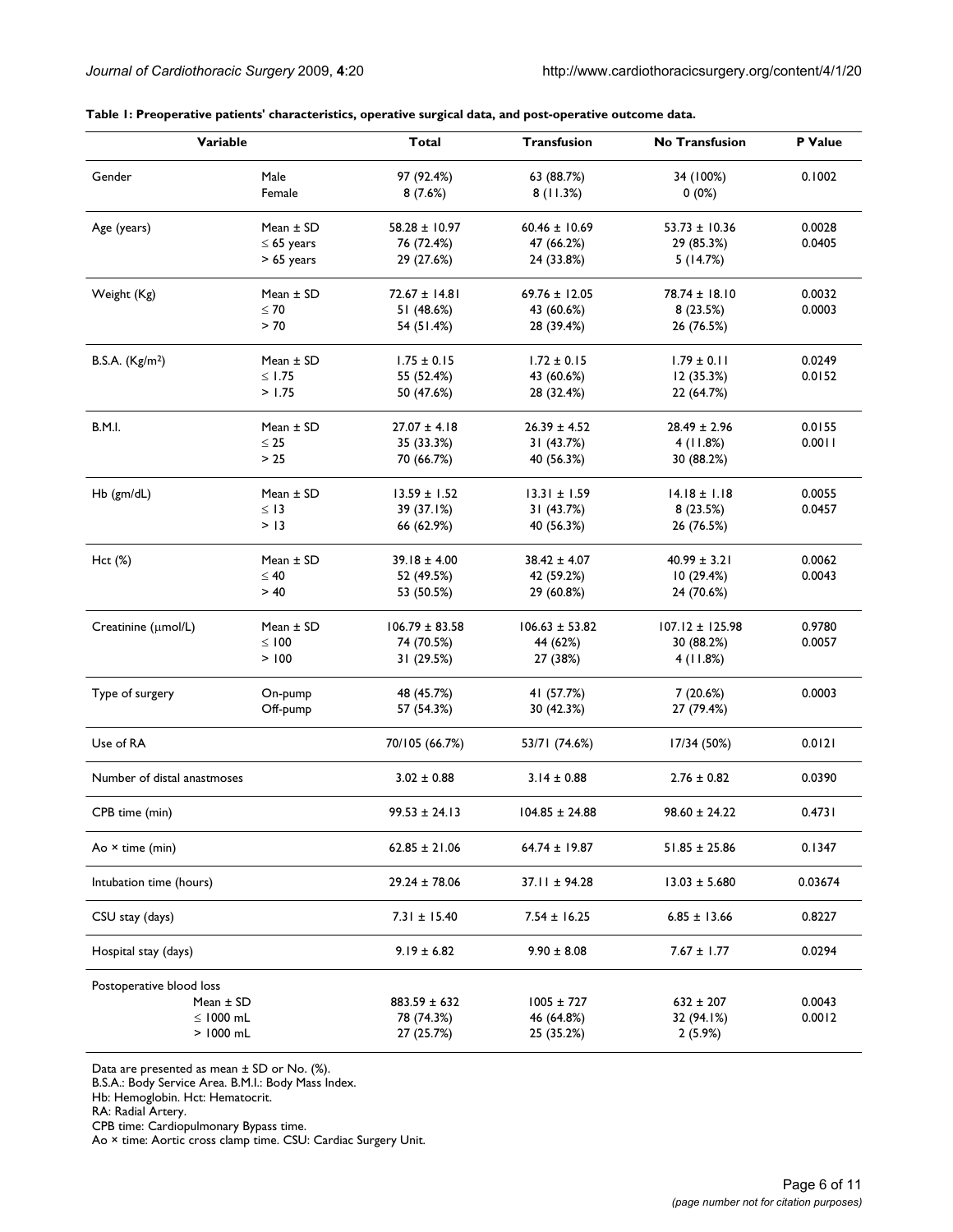| Variable                  | <b>Transfusion vs. No Transfusion</b> |        | <b>Transfusion Risk</b> |                  | <b>Univariate Analysis</b> |                       | <b>Multivariate Analysis</b> |
|---------------------------|---------------------------------------|--------|-------------------------|------------------|----------------------------|-----------------------|------------------------------|
|                           | t-test                                | $X^2$  | <b>OR</b>               | CI (95%)         |                            | Numerical Categorical |                              |
| Gender                    |                                       | 0.1002 | L.                      |                  |                            | 0.014                 |                              |
| Age                       | 0.0028                                | 0.0405 | 2.962                   | $1.017 - 8.625$  | 0.0050                     | 0.0335                |                              |
| <b>B.M.I.</b>             | 0.0155                                | 0.0011 | 5.813                   | $1.852 - 18.244$ | 0.0212                     | 0.0026                |                              |
| <b>B.S.A.</b>             | 0.0249                                | 0.0152 | 2.815                   | $1.204 - 6.582$  | 0.0288                     | 0.0169                |                              |
| Hemoglobin                | 0.0055                                | 0.0457 | 2.519                   | $1.003 - 6.325$  | 0.0077                     | 0.0493                |                              |
| Euro SCORE (standard)     | 0.0052                                | 0.0149 | 2.858                   | $1.210 - 6.747$  | 0.0082                     | 0.0166                |                              |
| Euro SCORE (logistic)     | 0.0200                                | 0.0571 | 2.408                   | $1.022 - 5.670$  | 0.0284                     | 0.0444                |                              |
| No. of Distal anastomoses | 0.0390                                |        |                         |                  | 0.0431                     |                       |                              |
| Radial artery use         |                                       | 0.0121 | 2.944                   | $1.247 - 6.951$  | $\blacksquare$             | 0.0137                |                              |
| Postoperative bleeding    | 0.0043                                | 0.0012 | 8.696                   | $1.922 - 39.335$ | 0.0086                     | 0.0050                |                              |
| Use of CPB                |                                       | 0.0003 | 5.271                   | $2.028 - 13.704$ |                            | 0.0007                | 0.0001                       |
| Hematocrit                | 0.0062                                | 0.0090 | 3.476                   | $1.447 - 8.350$  | 0.0013                     | 0.0039                | 0.0021                       |
| Weight                    | 0.0032                                | 0.0003 | 4.991                   | $1.980 - 12.579$ | 0.0093                     | 0.0007                | 0.0105                       |
| S. creatinine             | 0.9780                                | 0.0005 | 4.602                   | $1.460 - 14.506$ | 0.9778                     | 0.0092                | 0.0142                       |

|  |  |  |  | Table 2: Transfusion risk and regression logistic analysis of perioperative variables associated with blood transfusion. |
|--|--|--|--|--------------------------------------------------------------------------------------------------------------------------|
|--|--|--|--|--------------------------------------------------------------------------------------------------------------------------|

B.M.I: Body Mass index.

B.S.A: Body surface area.

CPB: Cardiopulmonary Bypass.

off-pump received PRBC transfusion, 33.3% of the total number (35 patients) needed more than 2 units, and only 13.3% (14 patients) needed more than 4 units of PRBCs. The mean number of PRBC units received was  $2.16 \pm 2.25$ unit per

#### patient.

The strongest predictors of PRBC use in our study were the use of CPB (P = 0.0001), preoperative hematocrit  $\leq 40$  (P  $= 0.0021$ ), body weight  $\le 70$  kg (P = 0.0105), serum creatinine > 100  $\mu$ mol/L (P = 0.0142). Other predictors included female gender, age > 65 years, BSA  $\leq 1.75$  m<sup>2</sup>, BMI  $\leq$  25, hemoglobin  $\leq$  13 gm/dL, Euro SCORE > 2, radial artery use, and higher number of distal anastomoses (a cut point could not be derived).

Current smoking; associated comorbidities (including diabetes mellitus, hypertension, cerebrovascular disease,

COPD and peripheral vascular disease); preoperative platelet count, PT, PTT, and serum albumin; left ventricular EF; type of intervention (elective/emergency); type of conduits used (apart from radial artery); and duration of CPB and aortic cross-clamping were not significant predictors for PRBC transfusion in our patients. Also, preoperative use of heparin or continuation of antiplatelet treatment beyond the last 5 preoperative days didn't prove as significant predictors of PRBC transfusion.

Clinical studies conducted to identify perioperative risk factors and predictors of blood component use in cardiac surgical procedures varied widely regarding study designs, surgical procedure characteristics, study period, and study end points.

In a Japanese study, *Isomatsu et al. (2001)* [32] studied 89 patients undergoing isolated CABG surgery over 2 years, from 1997 to 1999, to determine preoperative predictors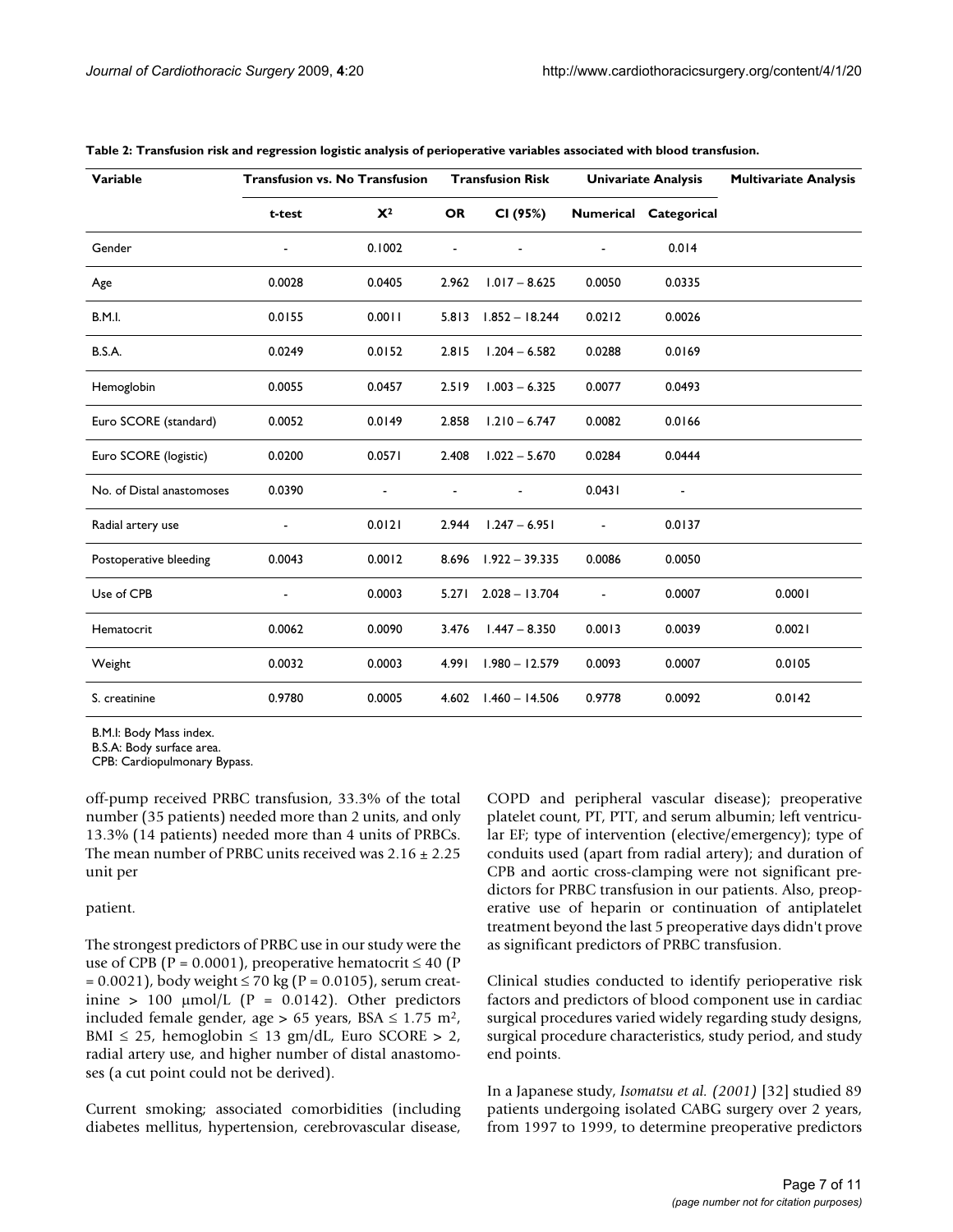of the need for blood transfusions during CABG surgery. Of these, 66 patients (74%) received transfusion during hospitalization. Independent predictors were emergency surgery, lower hematocrit, older age, and presence of peripheral vascular disease. Optimal cutoff of hematocrit was 39% and age 64 years.

*Karkouti et al. (2001)* [26] studied all patients undergoing elective first-time CABG surgery prospectively from January 1997 to September 1998 in Ontario, Canada. Transfusion rate was 29.4 percent. Predictors included preoperative hemoglobin, weight, age, and sex.

In a retrospective analysis of 400 consecutive patients undergoing CABG, including emergency and re-operations, *Litmathe et al. (2003)* [11] found that 132 patients (33%) received PRBC transfusion during hospitalization. On average,  $2.2 \pm 0.68$  units of red cell concentrate were transfused per patient. Predictive parameters were age > 70 years, preoperative hemoglobin < 11 gm/dL, reoperation, and ejection fraction < 0.35. The authors could not find any significantly increased red cell concentrate transfusion in female cases, insulin dependent diabetes mellitus, or impaired renal function.

*Scott et al. (2003)*[39] studied impact of CPB, hematocrit, gender, age, and body weight on blood use in 1235 consecutive patients undergoing primary CABG over a period of 2 years under on-pump or off-pump technique. PRBC transfusion was used in 72.5% of on-pump patients compared with 45.7% of off-pump patients. A lower percentage of males (52.6%) than females (79.4%) received transfusion. Use of CPB, preoperative hematocrit < 35%, female gender, increasing age  $(≥ 65$  years), and decreased body weight ( $\leq$  83 Kg) were significant predictors of transfusion. The strongest predictors of PRBC transfusion were preoperative Hct < 35% and use of CPB.

*Arora et al*., in *2004* [28], studied 3,046 consecutive, isolated CABG patients over 3 years to identify independent predictors of allogeneic blood product transfusion. Allogeneic blood was used in 23% of all patients and 16.9% of isolated, elective, first-time CABG cases. Independent predictors of blood product usage were preoperative hemoglobin 12 gm/dL or less, emergent operation, renal failure, female sex, age 70 years or older, left ventricular ejection fraction 0.40 or less, redo procedure, and low body surface area. The authors validated this model on 2,117 consecutive isolated CABG patients.

*Al-Shammari et al. (2005)* [40] reviewed the medical records of 159 consecutive primary CABG patients retrospectively to determine the perioperative factors associated with intraoperative blood transfusion. Overall, 128 (80.5%) patients received blood product transfusion

intraoperatively, 113 (70.5%) of them received PRBCs and the remaining received fresh frozen plasma and platelets. Moreover, 23 patients (12.6%) received more than two PRBC units intraoperatively. Totally, 159 patients consumed 342 units of PRBCs at an average of 2.1 units per patient. Significant factors associated with intraoperative RBC transfusion were: age > 60 years, female gender, preoperative hemoglobin < 12 gm/dL, and 3 or more coronary bypass grafts constructed.

*McDonald and McMillan*, in *2005* [41], utilized the product of BSA  $(m^2)$  and preoperative hemoglobin  $(gm/L)$  as an index for intraoperative blood transfusion, the Transfusion Predictor Product (TPP). For patients with TPP less than 211.7 units, 46% received blood transfusion intraoperatively. At a TPP greater than 211.7 units, 6% of patients had intraoperative blood transfusion. They suggested that patients with a TPP > 211.7 do not require routine crossmatching of blood.

The role of increased postoperative chest tube drainage should be considered as the cause of lowering postoperative hemoglobin/hematocrit to the level necessitating PRBC transfusion according to the transfusion guidelines employed and not as a predictor.

Preoperative coagulation parameters (platelet count, PT, PTT) couldn't prove to be significant predictors for PRBC use in our study. This can be explained by the very small number of patients in our study with subnormal platelet count or prolonged PT and PTT due to our center's adherence to a strict policy regarding preoperative coagulation status. In elective cases, antiplatelets are stopped for at least 5 days preoperatively except if strongly indicated, highest PT and PTT allowed for CABG surgery is 15 seconds and 44 seconds, respectively, and the lowest platelet count accepted is  $150 \times 10^3$ /L. In emergency cases, patients not fulfilling these criteria are usually postponed for few hours up to 72 hours for control of their coagulation parameters unless earlier/immediate surgical intervention is indicated. This accounts to the narrow range reported in this study for PT (9 – 15 seconds) and PTT (28 – 46 seconds), thus ameliorating the effect of these otherwise important parameters as predictors of bleeding/ transfusion.

Although use of CPB and number of distal anastomoses are intraoperative events, rather than preoperative; yet, in the vast majority of cases, both are usually planned from preoperative parameters (including patient's general condition and demographic variables, left ventricular function, and coronary angiography data about number and sites of diseased coronary vessels). Changes from offpump to on-pump and omitting anastomoses based on intraoperative findings and/or events are usually kept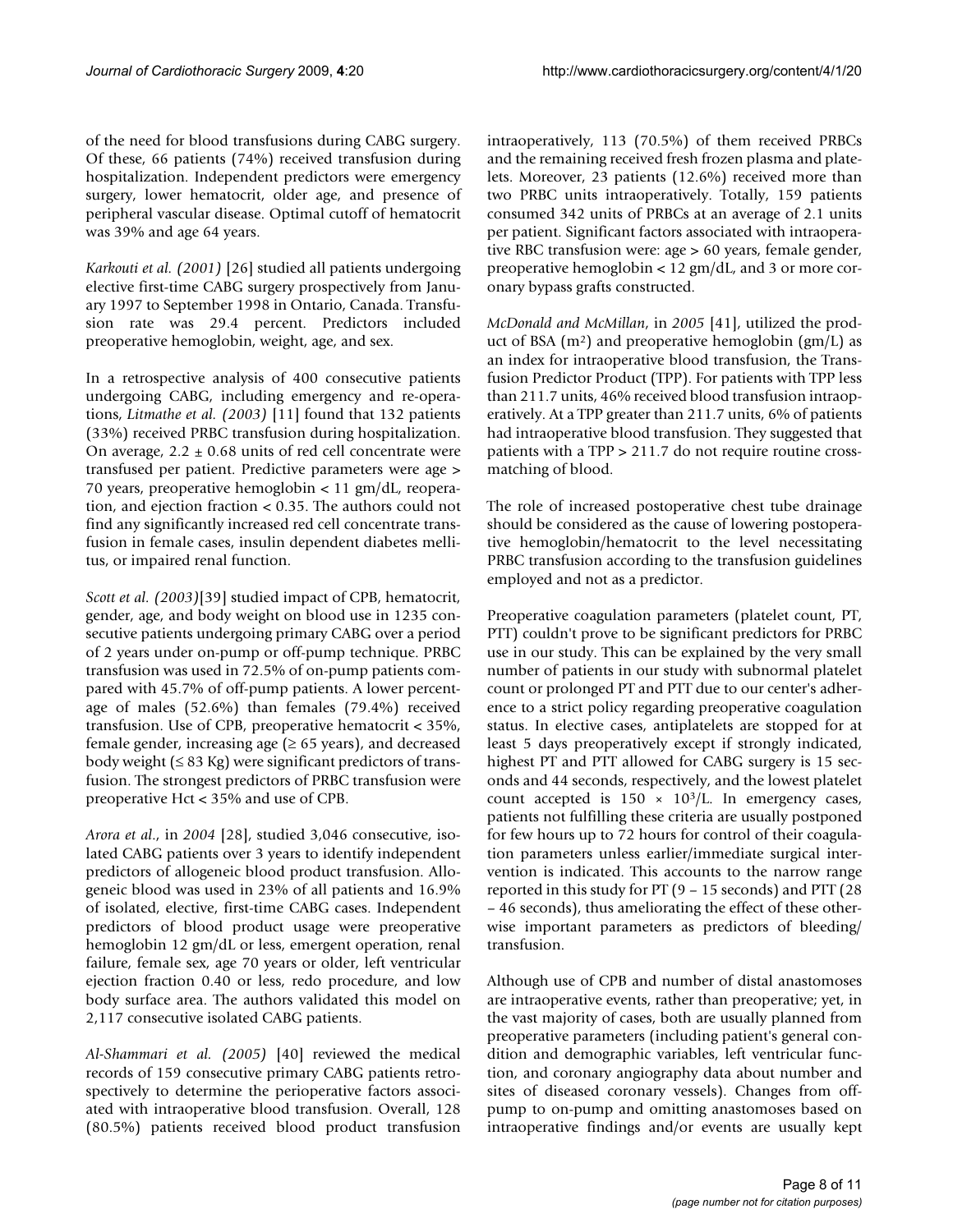within a narrow range. So, use of CPB and number of distal anastomoses still maintain their validity as preoperative predictors for blood preparation and use of blood conservation modalities.

Radial artery use was found statistically significant as a predictor for PRBC use in the perioperative setting. This could not be explained in light of previous researches or literature. We couldn't determine if this was a mere coincidental association or due to the association of radial artery use with other verified predictors for transfusion, e.g. number of distal anastomoses and use of CPB.

We chose body weight (and not BSA or BMI) for analysis in most models owing to the fact that univariate analysis and multivariate analysis proved that weight is a stronger predictor for PRBC transfusion than BSA and BMI. Also, Hct was used in most multivariate analysis models instead of Hb as it was a stronger predictor for transfusion than Hb by univariate analysis.

The strongest predictor of PRBC use in our study was the use of CPB. Of 48 patients in whom CPB was used, 41 (85.4%) received PRBC transfusion compared with 30 patients (52.6%) of 57 off-pump patients. Off-pump CABG eliminates the risks of cardiopulmonary bypass and the systemic inflammatory response it elicits [42].

A retrospective review of 744 patients undergoing multivessel CABG either on-pump ( $n = 609$ ) or off-pump ( $n =$ 135) was carried out by *Kshettry et al. (2000)* [43]. Postoperative blood loss and use of blood transfusions were significantly less in patients operated upon off-pump.

Three other studies were in agreement with our results. *Nuttal et al. (2003)* [44] retrospectively studied charts of 200 adult patients who underwent CABG either on-pump or off-pump. Although heparin was not reversed at the end of OPCAB patients, OPCAB surgery was associated with an overall reduction in allogeneic transfusion requirements.

In a large series, *Frankel et al. (2005)* [42] compared 3646 off-pump CABG patients with a contemporaneous control group of 5197 on-pump CABG patients. Off-pump CABG was associated with a lower need for single and multiple unit postoperative blood transfusions compared to on-pump CABG patients.

On the contrary, *Gerola et al. (2004)* [45], in a multicenter randomized study on 160 selected low-risk patients undergoing CABG on-pump (80 patients) or off-pump (80 patients), did not find any statistical difference in blood component use between on-pump and off-pump patients; 43.7% of on-pump patients and 43% of offpump patients received blood component transfusion. Number of blood units used in on-pump patients was 2.9  $\pm$  1.8 unit per patient and 2.2  $\pm$  1.3 unit per patient in offpump patients.

In our study, out of 620 units of PRBCs cross-matched for 105 patients undergoing first-time isolated CABG (4 units for patients) according to our hospital's policy, only 192 units were transfused (30.9%) and another 35 units were cross-matched and transfused in the 14 patients who received > 4 units of PRBCs. This reflects the necessity of developing a blood reservation policy considering patients individually based on their predicted transfusion risks. Such a policy would have saved > 50% of blood bank's efforts and resources.

Among the limitations of this study is the small number of patients included due to the small size of our center's target population. Another limitation is restricting the study to PRBC transfusion predictors only. There is a strong need in our center for determining the predictors of fresh frozen plasma and platelet transfusion in cardiac surgical procedures. The cost-efficiency of application of a blood conservation strategy targeting patients at risk of transfusion needs verification through prospective clinical studies.

#### **Conclusion**

Need for PRBC transfusion in isolated, first-time CABG patients can be predicted preoperatively. The strongest predictors are use of CPB, hematocrit  $\leq 40\%$ , body weight  $\leq$  70 Kg, and serum creatinine > 100  $\mu$ mol/L. Female gender, older age, higher Euro SCORE, and number of distal anastomoses are also significant predictors. Ability to identify patients at risk of PRBC transfusion would save blood bank efforts and resources and allow the employment of a targeted blood conservation policy in CABG patients.

## **Competing interests**

The authors declare that they have no competing interests.

## **Authors' contributions**

EME conceived of the study, participated in its design and carried out the coordination, collecting, analyzing the data, performing the statistical analysis and writing the manuscript. LE participated in reviewing the manuscript. HFF conceived of the study, participated in its design, writing, reviewing and submitting the manuscript. All authors read and approved the final manuscript.

## **Acknowledgements**

The authors are thankful to Mr. Felix Mayao, statistical supervisor, Total Quality Management (TQM) department for his valuable assistance in the statistical analysis.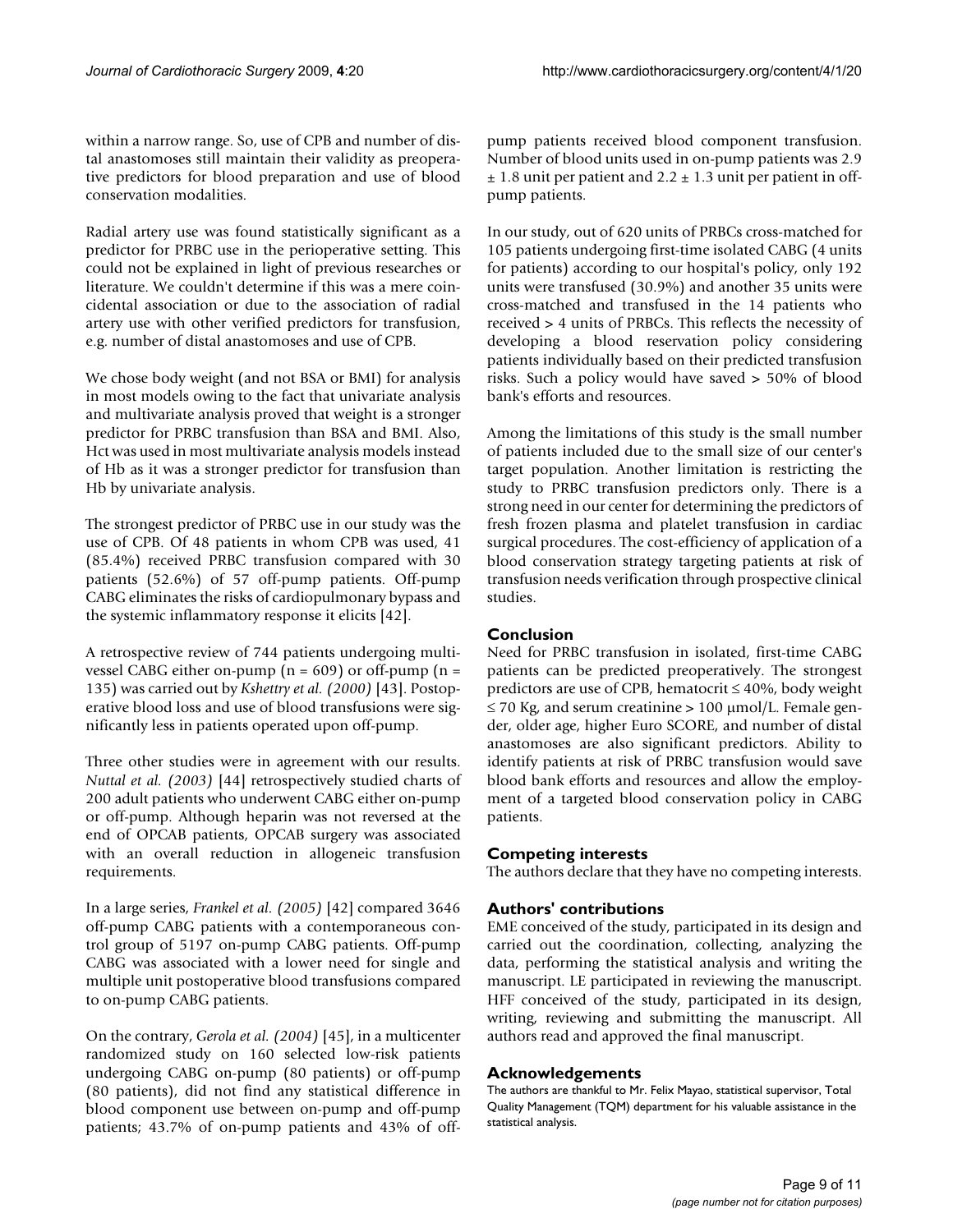**Sources of funding**: This study was not sponsored.

**Presentations**: Oral presentation during the annual conference of the Egyptian Working Group of Cardiovascular Drug Therapy (CDT) & Summer Meeting of the ESC- Alexandria Summer Course, 27<sup>th</sup> – 29<sup>th</sup> June 2007, Alexandria, Egypt.

#### **References**

- 1. Covin R, O'Brien M, Grunwald G, Brimhall B, Sethi G, Walczak S, Reiquam W, Rajagopalan C, Shroyer L: **[Factors affecting transfusion](http://www.ncbi.nlm.nih.gov/entrez/query.fcgi?cmd=Retrieve&db=PubMed&dopt=Abstract&list_uids=12683868) [of fresh frozen plasma, platelets, and red blood cells during](http://www.ncbi.nlm.nih.gov/entrez/query.fcgi?cmd=Retrieve&db=PubMed&dopt=Abstract&list_uids=12683868) [elective coronary artery bypass graft surgery.](http://www.ncbi.nlm.nih.gov/entrez/query.fcgi?cmd=Retrieve&db=PubMed&dopt=Abstract&list_uids=12683868)** *Arch Pathol Lab Med* 2003, **127:**415-423.
- 2. Surgenor DM, Wallace EL, Churchill WH, Hao SH, Chapman RH, Collins JJ Jr: **[Red cell transfusions in coronary artery bypass](http://www.ncbi.nlm.nih.gov/entrez/query.fcgi?cmd=Retrieve&db=PubMed&dopt=Abstract&list_uids=1626350) [surgery \(DRGs 106 and 107\).](http://www.ncbi.nlm.nih.gov/entrez/query.fcgi?cmd=Retrieve&db=PubMed&dopt=Abstract&list_uids=1626350)** *Transfusion* 1992, **32:**458-464.
- 3. Goodnough LT, Johnston MF, Toy PT: **[The variability of transfu](http://www.ncbi.nlm.nih.gov/entrez/query.fcgi?cmd=Retrieve&db=PubMed&dopt=Abstract&list_uids=1984129)[sion practice in coronary artery bypass surgery.](http://www.ncbi.nlm.nih.gov/entrez/query.fcgi?cmd=Retrieve&db=PubMed&dopt=Abstract&list_uids=1984129)** *JAMA* 1991, **265:**86-90.
- 4. Hasley PB, Lave JR, Hanusa BH, Arena VC, Ramsey G, Kapoor WN, Fine MJ: **[Variation in the use of red blood cell transfusions. A](http://www.ncbi.nlm.nih.gov/entrez/query.fcgi?cmd=Retrieve&db=PubMed&dopt=Abstract&list_uids=7475423) [study of four common medical and surgical conditions.](http://www.ncbi.nlm.nih.gov/entrez/query.fcgi?cmd=Retrieve&db=PubMed&dopt=Abstract&list_uids=7475423)** *Med Care* 1995, **33:**1145-1160.
- 5. Kytola L, Nuutinen L, Myllyla G: **[Transfusion policies in coronary](http://www.ncbi.nlm.nih.gov/entrez/query.fcgi?cmd=Retrieve&db=PubMed&dopt=Abstract&list_uids=9509199) [artery bypass-a nationwide survey in Finland.](http://www.ncbi.nlm.nih.gov/entrez/query.fcgi?cmd=Retrieve&db=PubMed&dopt=Abstract&list_uids=9509199)** *Acta Anaesthesiol Scand* 1998, **42:**178-183.
- 6. Stover EP, Siegel LC, Parks R, Levin J, Body SC, Maddi R, D'Ambra MN, Mangano DT, Spiess BD: **[Variability in transfusion practice](http://www.ncbi.nlm.nih.gov/entrez/query.fcgi?cmd=Retrieve&db=PubMed&dopt=Abstract&list_uids=9477051) [for coronary artery bypass surgery persists despite national](http://www.ncbi.nlm.nih.gov/entrez/query.fcgi?cmd=Retrieve&db=PubMed&dopt=Abstract&list_uids=9477051) consensus guidelines: a 24-institution study. Institutions of the Multicenter Study of Perioperative Ischemia Research [Group.](http://www.ncbi.nlm.nih.gov/entrez/query.fcgi?cmd=Retrieve&db=PubMed&dopt=Abstract&list_uids=9477051)** *Anesthesiology* 1998, **88:**327-333.
- 7. Shander A, Moskowitz D, Rijhwani TS: **[The safety and efficacy of](http://www.ncbi.nlm.nih.gov/entrez/query.fcgi?cmd=Retrieve&db=PubMed&dopt=Abstract&list_uids=15735844) ["bloodless" cardiac surgery.](http://www.ncbi.nlm.nih.gov/entrez/query.fcgi?cmd=Retrieve&db=PubMed&dopt=Abstract&list_uids=15735844)** *Semin Cardiothorac Vasc Anesth* 2005, **9:**53-63.
- 8. Dalrymple-Hay MJ, Dawkins S, Pack L, Deakin CD, Sheppard S, Ohri SK, Haw MP, Livesey SA, Monro JL: **[Autotransfusion decreases](http://www.ncbi.nlm.nih.gov/entrez/query.fcgi?cmd=Retrieve&db=PubMed&dopt=Abstract&list_uids=11250189) [blood usage following cardiac surgery-a prospective rand](http://www.ncbi.nlm.nih.gov/entrez/query.fcgi?cmd=Retrieve&db=PubMed&dopt=Abstract&list_uids=11250189)[omized trial.](http://www.ncbi.nlm.nih.gov/entrez/query.fcgi?cmd=Retrieve&db=PubMed&dopt=Abstract&list_uids=11250189)** *Cardiovasc Surg* 2001, **9:**184-187.
- 9. McGill N, O'Shaughnessy D, Pickering R, Herbertson M, Gill R: **Mechanical methods of reducing blood transfusion in cardiac** surgery: randomized controlled trial. **324:**1299-1301.
- 10. Shander A, Rijhwani TS: **[Clinical outcomes in cardiac surgery:](http://www.ncbi.nlm.nih.gov/entrez/query.fcgi?cmd=Retrieve&db=PubMed&dopt=Abstract&list_uids=15922904) [conventional surgery versus bloodless surgery.](http://www.ncbi.nlm.nih.gov/entrez/query.fcgi?cmd=Retrieve&db=PubMed&dopt=Abstract&list_uids=15922904)** *Anesthesiol Clin North America* 2005, **23:**327-345.
- 11. Litmathe J, Boeken U, Feindt P, Gams E: **[Predictors of homolo](http://www.ncbi.nlm.nih.gov/entrez/query.fcgi?cmd=Retrieve&db=PubMed&dopt=Abstract&list_uids=12587083)[gous blood transfusion for patients undergoing open heart](http://www.ncbi.nlm.nih.gov/entrez/query.fcgi?cmd=Retrieve&db=PubMed&dopt=Abstract&list_uids=12587083) [surgery.](http://www.ncbi.nlm.nih.gov/entrez/query.fcgi?cmd=Retrieve&db=PubMed&dopt=Abstract&list_uids=12587083)** *Thorac Cardiovasc Surg* 2003, **51:**17-21.
- 12. Freedman J, Luke K, Monga N, Lincoln S, Koen R, Escobar M, Chiavetta J: **[A provincial program of blood conservation: The](http://www.ncbi.nlm.nih.gov/entrez/query.fcgi?cmd=Retrieve&db=PubMed&dopt=Abstract&list_uids=16209933) [Ontario Transfusion Coordinators \(ONTraC\).](http://www.ncbi.nlm.nih.gov/entrez/query.fcgi?cmd=Retrieve&db=PubMed&dopt=Abstract&list_uids=16209933)** *Transfus Apher Sci* 2005, **33:**343-349.
- 13. Spiess BD: **[Cardiac anesthesia risk management. Hemor](http://www.ncbi.nlm.nih.gov/entrez/query.fcgi?cmd=Retrieve&db=PubMed&dopt=Abstract&list_uids=8167299)[rhage, coagulation, and transfusion: a risk-benefit analysis.](http://www.ncbi.nlm.nih.gov/entrez/query.fcgi?cmd=Retrieve&db=PubMed&dopt=Abstract&list_uids=8167299)** *J Cardiothorac Vasc Anesth* 1994, **8(1 Suppl 1):**19-22.
- 14. Berger A: **Science commentary: Why is it important to reduce the need for blood transfusion, and how can it be done?** *Br Med J* 2002, **324:**1302.
- 15. Engoren MC, Habib RH, Zacharias A, Schwann TA, Riordan CJ, Durham SJ: **[Effect of blood transfusion on long-term survival after](http://www.ncbi.nlm.nih.gov/entrez/query.fcgi?cmd=Retrieve&db=PubMed&dopt=Abstract&list_uids=12400765) [cardiac operation.](http://www.ncbi.nlm.nih.gov/entrez/query.fcgi?cmd=Retrieve&db=PubMed&dopt=Abstract&list_uids=12400765)** *Ann Thorac Surg* 2002, **74:**1180-1186.
- 16. Murphy PJ, Connery C, Hicks GL Jr, Blumberg N: **[Homologous](http://www.ncbi.nlm.nih.gov/entrez/query.fcgi?cmd=Retrieve&db=PubMed&dopt=Abstract&list_uids=1405668) [blood transfusion as a risk factor for postoperative infection](http://www.ncbi.nlm.nih.gov/entrez/query.fcgi?cmd=Retrieve&db=PubMed&dopt=Abstract&list_uids=1405668) [after coronary artery bypass graft operations.](http://www.ncbi.nlm.nih.gov/entrez/query.fcgi?cmd=Retrieve&db=PubMed&dopt=Abstract&list_uids=1405668)** *J Thorac Cardiovasc Surg* 1992, **104:**1092-1099.
- 17. Taylor RW, Manganaro L, O'Brien J, Trottier SJ, Parkar N, Veremakis C: **[Impact of allogenic packed red blood cell transfusion on](http://www.ncbi.nlm.nih.gov/entrez/query.fcgi?cmd=Retrieve&db=PubMed&dopt=Abstract&list_uids=12394952) [nosocomial infection rates in the critically ill patient.](http://www.ncbi.nlm.nih.gov/entrez/query.fcgi?cmd=Retrieve&db=PubMed&dopt=Abstract&list_uids=12394952)** *Crit Care Med* 2002, **30:**2249-2254.
- 18. Kuduvalli M, Oo AY, Newall N, Grayson AD, Jackson M, Desmond MJ, Fabri BM, Rashid A: **[Effect of peri-operative red blood cell](http://www.ncbi.nlm.nih.gov/entrez/query.fcgi?cmd=Retrieve&db=PubMed&dopt=Abstract&list_uids=15784356) [transfusion on 30-day and 1-year mortality following coro](http://www.ncbi.nlm.nih.gov/entrez/query.fcgi?cmd=Retrieve&db=PubMed&dopt=Abstract&list_uids=15784356)[nary artery bypass surgery.](http://www.ncbi.nlm.nih.gov/entrez/query.fcgi?cmd=Retrieve&db=PubMed&dopt=Abstract&list_uids=15784356)** *Eur J Cardiothorac Surg* 2005, **27:**592-598.
- 19. Koch C, Li L, Sessler D, Figueroa P, Hoeltge G, Mihaljevic T, Blackstone E: **[Duration of red-cell storage and complications after](http://www.ncbi.nlm.nih.gov/entrez/query.fcgi?cmd=Retrieve&db=PubMed&dopt=Abstract&list_uids=18354101) [cardiac surgery.](http://www.ncbi.nlm.nih.gov/entrez/query.fcgi?cmd=Retrieve&db=PubMed&dopt=Abstract&list_uids=18354101)** *N Engl J Med* 2008, **358(12):**1229-39.
- 20. Westphal-Varghese B, Erren M, Westphal M, Van Aken H, Ertmer C, Lange M, Booke M: **[Processing of stored packed red blood cells](http://www.ncbi.nlm.nih.gov/entrez/query.fcgi?cmd=Retrieve&db=PubMed&dopt=Abstract&list_uids=17430464) [using autotransfusion devices decreases potassium and](http://www.ncbi.nlm.nih.gov/entrez/query.fcgi?cmd=Retrieve&db=PubMed&dopt=Abstract&list_uids=17430464) micro aggregates: a prospective, randomized, single-blinded [in vitro study.](http://www.ncbi.nlm.nih.gov/entrez/query.fcgi?cmd=Retrieve&db=PubMed&dopt=Abstract&list_uids=17430464)** *Transfus Med* 2007, **17(2):**89-95.
- 21. Bucova M, Mistrik M: **[Transfusion-induced immunomodulation](http://www.ncbi.nlm.nih.gov/entrez/query.fcgi?cmd=Retrieve&db=PubMed&dopt=Abstract&list_uids=17165529) [and infectious complications.](http://www.ncbi.nlm.nih.gov/entrez/query.fcgi?cmd=Retrieve&db=PubMed&dopt=Abstract&list_uids=17165529)** *Vnitr Lek* 2006, **52(11):**1085-92. Review
- 22. Zaki Mel S, Fouda M, Sharaf eldeen OA, Zaghloul MH: **[Extracellular](http://www.ncbi.nlm.nih.gov/entrez/query.fcgi?cmd=Retrieve&db=PubMed&dopt=Abstract&list_uids=17178672) accumulation of bioactive substances; interleukin-1beta (IL-[1beta\) and plasminogen activator inhibitor-1 \(PAI-1\) in](http://www.ncbi.nlm.nih.gov/entrez/query.fcgi?cmd=Retrieve&db=PubMed&dopt=Abstract&list_uids=17178672) stored blood units and relation to bacterial contamination.** *Hematology* 2006, **11(4):**301-5.
- 23. Johansson T, Pettersson LG, Lisander B: **[Tranexamic acid in total](http://www.ncbi.nlm.nih.gov/entrez/query.fcgi?cmd=Retrieve&db=PubMed&dopt=Abstract&list_uids=16156456) [hip arthroplasty saves blood and money: a randomized, dou](http://www.ncbi.nlm.nih.gov/entrez/query.fcgi?cmd=Retrieve&db=PubMed&dopt=Abstract&list_uids=16156456)[ble-blind study in 100 patients.](http://www.ncbi.nlm.nih.gov/entrez/query.fcgi?cmd=Retrieve&db=PubMed&dopt=Abstract&list_uids=16156456)** *Acta Orthop* 2005, **76:**314-319.
- 24. Dietrich W, Thuermel K, Heyde S, Busley R, Berger K: **[Autologous](http://www.ncbi.nlm.nih.gov/entrez/query.fcgi?cmd=Retrieve&db=PubMed&dopt=Abstract&list_uids=16202891) [blood donation in cardiac surgery: reduction of allogeneic](http://www.ncbi.nlm.nih.gov/entrez/query.fcgi?cmd=Retrieve&db=PubMed&dopt=Abstract&list_uids=16202891) [blood transfusion and cost-effectiveness.](http://www.ncbi.nlm.nih.gov/entrez/query.fcgi?cmd=Retrieve&db=PubMed&dopt=Abstract&list_uids=16202891)** *J Cardiothorac Vasc Anesth* 2005, **19:**589-596.
- 25. Murphy GJ, Rogers CS, Landsdowne WB, Channon I, Alwair H, Cohen A, Caputo M, Angelini GD: **[Safety, efficacy, and cost of](http://www.ncbi.nlm.nih.gov/entrez/query.fcgi?cmd=Retrieve&db=PubMed&dopt=Abstract&list_uids=15999036) [intraoperative cell salvage and autotransfusion after off](http://www.ncbi.nlm.nih.gov/entrez/query.fcgi?cmd=Retrieve&db=PubMed&dopt=Abstract&list_uids=15999036)[pump coronary artery bypass surgery: a randomized trial.](http://www.ncbi.nlm.nih.gov/entrez/query.fcgi?cmd=Retrieve&db=PubMed&dopt=Abstract&list_uids=15999036)** *J Thorac Cardiovasc Surg* 2005, **130:**20-28.
- 26. Karkouti K, Cohen MM, McCluskey SA, Sher GD: **[A multivariable](http://www.ncbi.nlm.nih.gov/entrez/query.fcgi?cmd=Retrieve&db=PubMed&dopt=Abstract&list_uids=11606816) [model for predicting the need for blood transfusion in](http://www.ncbi.nlm.nih.gov/entrez/query.fcgi?cmd=Retrieve&db=PubMed&dopt=Abstract&list_uids=11606816) patients undergoing first-time elective coronary bypass graft [surgery.](http://www.ncbi.nlm.nih.gov/entrez/query.fcgi?cmd=Retrieve&db=PubMed&dopt=Abstract&list_uids=11606816)** *Transfusion* 2001, **41:**1193-1203.
- 27. LoCicero | 3rd, Massad M, Gandy K, Sanders | H | r, Hartz RS, Frederiksen JW, Michaelis LL: **[Aggressive blood conservation in coro](http://www.ncbi.nlm.nih.gov/entrez/query.fcgi?cmd=Retrieve&db=PubMed&dopt=Abstract&list_uids=2229148)[nary artery surgery: impact on patient care.](http://www.ncbi.nlm.nih.gov/entrez/query.fcgi?cmd=Retrieve&db=PubMed&dopt=Abstract&list_uids=2229148)** *J Cardiovasc Surg (Torino)* 1990, **31:**559-563.
- 28. Arora RC, Legare JF, Buth KJ, Sullivan JA, Hirsch GM: **[Identifying](http://www.ncbi.nlm.nih.gov/entrez/query.fcgi?cmd=Retrieve&db=PubMed&dopt=Abstract&list_uids=15511428) [patients at risk of intraoperative and postoperative transfu](http://www.ncbi.nlm.nih.gov/entrez/query.fcgi?cmd=Retrieve&db=PubMed&dopt=Abstract&list_uids=15511428)sion in isolated CABG: toward selective conservation strate[gies.](http://www.ncbi.nlm.nih.gov/entrez/query.fcgi?cmd=Retrieve&db=PubMed&dopt=Abstract&list_uids=15511428)** *Ann Thorac Surg* 2004, **78:**1547-1554.
- 29. Magovern JA, Sakert T, Benckart DH, Burkholder JA, Liebler GA, Magovern GJ Sr, Magovern GJ Jr: **[A model for predicting transfu](http://www.ncbi.nlm.nih.gov/entrez/query.fcgi?cmd=Retrieve&db=PubMed&dopt=Abstract&list_uids=8561579)[sion after coronary artery bypass grafting.](http://www.ncbi.nlm.nih.gov/entrez/query.fcgi?cmd=Retrieve&db=PubMed&dopt=Abstract&list_uids=8561579)** *Ann Thorac Surg* 1996, **61:**27-32.
- 30. Surgenor DM, Churchill WH, Wallace EL, Rizzo RJ, Chapman RH, McGurk S, Bertholf MF, Goodnough LT, Kao KJ, Koerner TA, Olson JD, Woodson RD: **[Determinants of red cell, platelet, plasma,](http://www.ncbi.nlm.nih.gov/entrez/query.fcgi?cmd=Retrieve&db=PubMed&dopt=Abstract&list_uids=8669084) [and cryoprecipitate transfusions during coronary artery](http://www.ncbi.nlm.nih.gov/entrez/query.fcgi?cmd=Retrieve&db=PubMed&dopt=Abstract&list_uids=8669084) bypass graft surgery: the Collaborative Hospital Transfusion [Study.](http://www.ncbi.nlm.nih.gov/entrez/query.fcgi?cmd=Retrieve&db=PubMed&dopt=Abstract&list_uids=8669084)** *Transfusion* 1996, **36:**521-532.
- 31. Cosgrove DM, Loop FD, Lytle BW, Gill CC, Golding LR, Taylor PC, Forsythe SB: **[Determinants of blood utilization during myo](http://www.ncbi.nlm.nih.gov/entrez/query.fcgi?cmd=Retrieve&db=PubMed&dopt=Abstract&list_uids=4051620)[cardial revascularization.](http://www.ncbi.nlm.nih.gov/entrez/query.fcgi?cmd=Retrieve&db=PubMed&dopt=Abstract&list_uids=4051620)** *Ann Thorac Surg* 1985, **40:**380-384.
- 32. Isomatsu Y, Tsukui H, Hoshino S, Nishiya Y: **[Predicting blood](http://www.ncbi.nlm.nih.gov/entrez/query.fcgi?cmd=Retrieve&db=PubMed&dopt=Abstract&list_uids=11517579) [transfusion factors in coronary artery bypass surgery.](http://www.ncbi.nlm.nih.gov/entrez/query.fcgi?cmd=Retrieve&db=PubMed&dopt=Abstract&list_uids=11517579)** *Jpn J Thorac Cardiovasc Surg* 2001, **49:**438-442.
- 33. Waters JH: **[Overview of blood conservation.](http://www.ncbi.nlm.nih.gov/entrez/query.fcgi?cmd=Retrieve&db=PubMed&dopt=Abstract&list_uids=15584999)** *Transfusion* 2004, **44(12 Suppl):**1S-3S.
- 34. Winton TL, Charrette EJ, Salerno TA: **[The cell saver during car](http://www.ncbi.nlm.nih.gov/entrez/query.fcgi?cmd=Retrieve&db=PubMed&dopt=Abstract&list_uids=6803690)[diac surgery: does it save?](http://www.ncbi.nlm.nih.gov/entrez/query.fcgi?cmd=Retrieve&db=PubMed&dopt=Abstract&list_uids=6803690)** *Ann Thorac Surg* 1982, **33:**379-381.
- 35. Leyh RG, Bartels C, Joubert-Hubner E, Bechtel JF, Sievers HH: **[Influ](http://www.ncbi.nlm.nih.gov/entrez/query.fcgi?cmd=Retrieve&db=PubMed&dopt=Abstract&list_uids=11167103)[ence of modified ultrafiltration on coagulation, fibrinolysis](http://www.ncbi.nlm.nih.gov/entrez/query.fcgi?cmd=Retrieve&db=PubMed&dopt=Abstract&list_uids=11167103) [and blood loss in adult cardiac surgery.](http://www.ncbi.nlm.nih.gov/entrez/query.fcgi?cmd=Retrieve&db=PubMed&dopt=Abstract&list_uids=11167103)** *Eur J Cardiothorac Surg* 2001, **19:**145-151.
- 36. Murphy GJ, Allen SM, Unsworth-White J, Lewis CT, Dalrymple-Hay MJ: **[Safety and efficacy of perioperative cell salvage and](http://www.ncbi.nlm.nih.gov/entrez/query.fcgi?cmd=Retrieve&db=PubMed&dopt=Abstract&list_uids=15111142) [autotransfusion after coronary artery bypass grafting: a ran](http://www.ncbi.nlm.nih.gov/entrez/query.fcgi?cmd=Retrieve&db=PubMed&dopt=Abstract&list_uids=15111142)[domized trial.](http://www.ncbi.nlm.nih.gov/entrez/query.fcgi?cmd=Retrieve&db=PubMed&dopt=Abstract&list_uids=15111142)** *Ann Thorac Surg* 2004, **77:**1553-1559.
- 37. Willburger RE, Ruberg K, Knorth H, Casagranda O, Laubenthal H, Wiese M: **[Medical and cost efficiency of autologous blood](http://www.ncbi.nlm.nih.gov/entrez/query.fcgi?cmd=Retrieve&db=PubMed&dopt=Abstract&list_uids=15977128) [donation in total hip or knee replacement.](http://www.ncbi.nlm.nih.gov/entrez/query.fcgi?cmd=Retrieve&db=PubMed&dopt=Abstract&list_uids=15977128)** *Z Orthop Ihre Grenzgeb* 2005, **143:**360-364.
- 38. Moskowitz DM, Klein JJ, Shander A, Cousineau KM, Goldweit RS, Bodian C, Perelman SI, Kang H, Fink DA, Rothman HC, Ergin MA: **[Predictors of transfusion requirements for cardiac surgical](http://www.ncbi.nlm.nih.gov/entrez/query.fcgi?cmd=Retrieve&db=PubMed&dopt=Abstract&list_uids=14759450)**